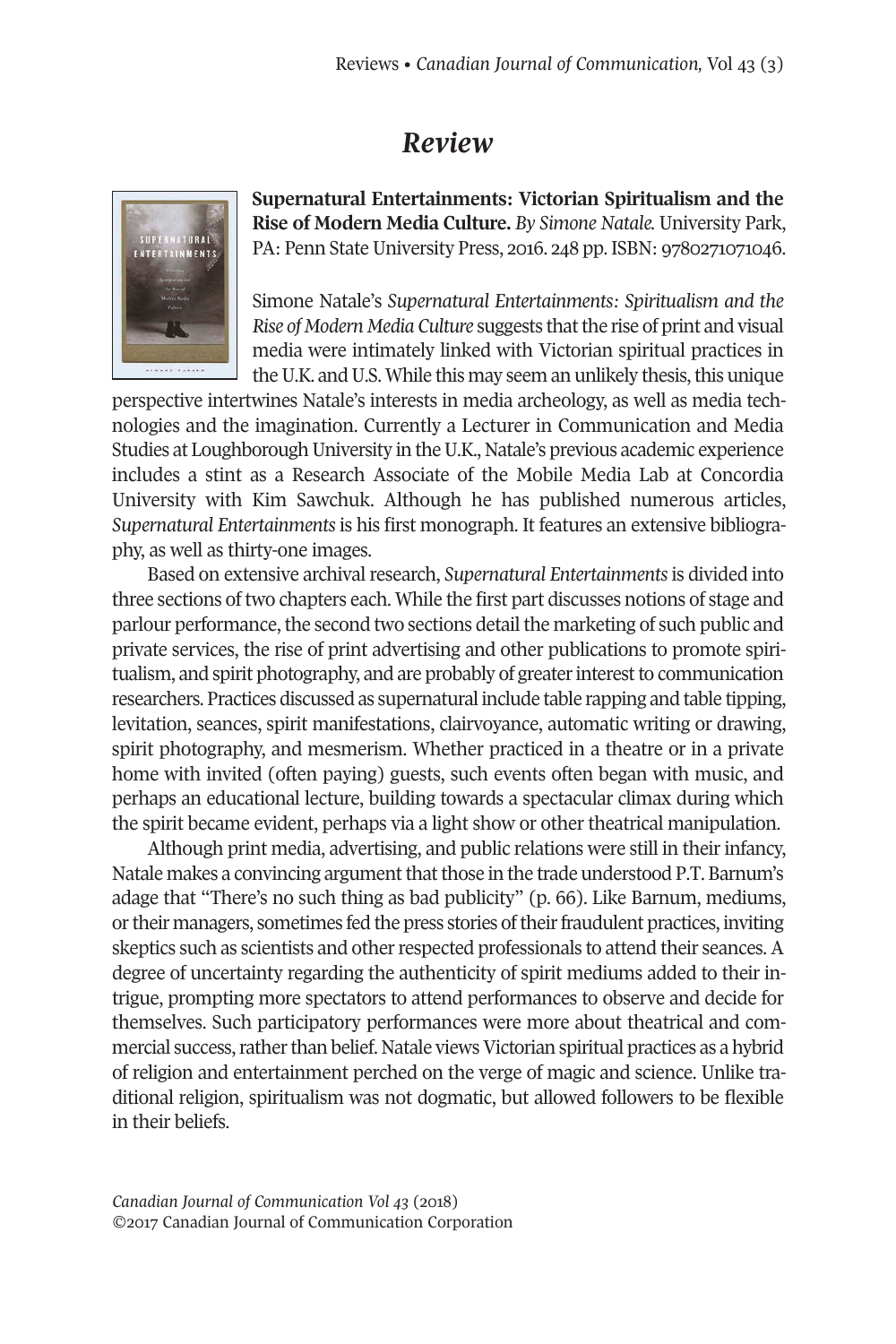By the 1850s, industrial printing technologies could support mass-market print runs of up to 300,000 units.As well as advertising and articles in newspapers, mediums also produced pamphlets to be sold at lectures, and biographical or autobiographical books. The *American Bookseller's Guide* suggests that in 1871 alone, 50,000 pamphlets, and another 50,000 books on spiritual subjects were sold. Spiritual performances provided mediums with opportunities to selltracts, adding to profits from ticket sales and sitting fees. Spirit writing might be accomplished directly via a planchette or trance writing through the medium, or indirectly via dictation to a third party. The deceased famous often assumed authorial roles; books dictated by the late Oscar Wilde or Rudolph Valentino were assured sales. This sort of celebrity status was also attributed to some mediums, and Natale devotes the fourth chapter to an exploration of early notions of celebrity culture.

Moving beyond print, *Supernatural Entertainments* also explores the visual medium through spirit photography. In the theatre, the famous Pepper's Ghost illusion was first demonstrated in 1863. Theatrical manipulation via magic lanterns projecting onto dark curtains or smoke could produce ghost-like effects. With photography in its infancy, professional photographers created new illusions using double exposures, combination printing, or retouching—techniques of which the general public was unaware. William Mumler charged \$300 for a sitting, and one of his most famous spiritual portraits is of Mary Todd Lincoln with the spectral Abraham Lincoln appearing behind her. This popular photograph was a big seller for Mumler. Similarly to seances, spirit photography had its skeptics and professionals who explained how the medium could be manipulated; however, again, such skeptics only added to the controversy and curiosity around the new medium. With increased popularity, spirit photographers continued to flourish well into the 1900s.

Although *Supernatural Entertainments*is a wellresearched and entertaining book, readers should not expect much theoretical depth. Theodor Adorno's (1947) criticism ofthe occult as distracting the masses from revolting againstthe excesses of capitalism are only briefly mentioned and dismissed (p. 13). Erving Goffman's notion of framing is used briefly, but to good advantage. Natale suggests that during the same performative experience, audience members might frame the experience through belief or skepticism, and that an individual's framing of a spiritual performance was fluid.

Natale skirts discussion of the possibility of authenticity in favour of focusing on entertainment and performative manipulation. *Supernatural Entertainments*leads the reader to believe that seances were always theatrical events; however, less spectacular events also occurred where spiritualists satin the dark hoping for something to happen. Natale's seances are always events; however, were they? What about authentic practitioners who did not dabble in theatre?

Despite these criticisms, Natale's multi-disciplinary volume would interest those in Victorian studies, theatre, occult, or communication and media studies. It makes a valuable contribution to volumes on Victorian spiritualism like Alex Owen's *The Darkened Room* (1989), Marlene Tromp's*Altered States* (2007), andAndrew McCann's *Popular Literature, Authorship and the Occult in Late Victorian Britain* (2014); studies of performance such as James W. Cook's *The Arts of Deception* (2001) and Fred Nadis'